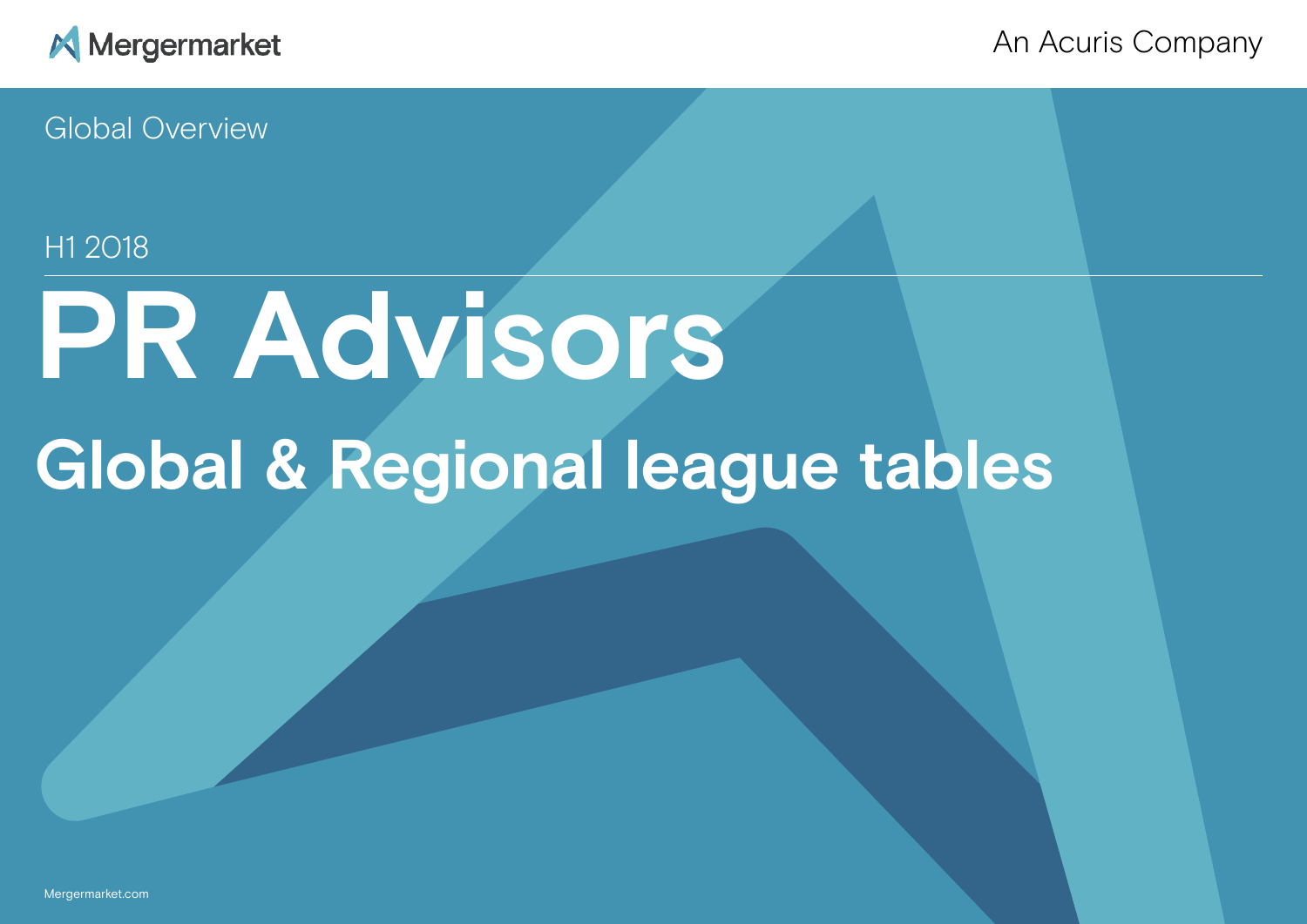# **League tables** Global

| Ranking        |                          |                                                     | H1 2018          |                   | H1 2017          |                   | Ranking        |                 |
|----------------|--------------------------|-----------------------------------------------------|------------------|-------------------|------------------|-------------------|----------------|-----------------|
| H1 2018        | H1 2017                  | <b>Company name</b>                                 | Value<br>(US\$m) | <b>Deal count</b> | Value<br>(US\$m) | % Value<br>change | H1 2018        | H <sub>12</sub> |
| 1              | $\overline{4}$           | Finsbury Hering Schuppener GPG                      | 292,749          | 74                | 117,639          | 148.9%            | $\mathbf{1}$   | $\mathbf{1}$    |
| 2              | $\mathbf{1}$             | Sard Verbinnen & Co.                                | 251,458          | 114               | 191,290          | 31.5%             | $\overline{2}$ | $\overline{2}$  |
| 3              | $\overline{2}$           | <b>Brunswick Group</b>                              | 243,854          | 83                | 174,638          | 39.6%             | 3              | 3               |
| 4              | 5                        | FTI Consulting                                      | 233,249          | 104               | 104,891          | 122.4%            | $\overline{4}$ | 5               |
| 5              | 3                        | Joele Frank Wilkinson Brimmer Katcher               | 157,820          | 69                | 172,522          | $-8.5%$           | 5              | 6               |
| 6              | 8                        | Abernathy MacGregor Group (AMO)                     | 109,992          | 41                | 59,375           | 85.2%             | 6              | 4               |
| $\overline{7}$ | 13                       | <b>Tulchan Communications</b>                       | 90,679           | 18                | 15,969           | 467.8%            | $\overline{7}$ | 9               |
| 8              | 7                        | Ashton Consulting (AMO)                             | 79,744           | $\mathbf{1}$      | 63,590           | 25.4%             | 8              | 10              |
| 9              | 9                        | CNC/JKL (Publicis/MSLGROUP)                         | 78,282           | 32                | 57,487           | 36.2%             | 9              | 8               |
| 10             | 10                       | Maitland (AMO)                                      | 76,858           | 55                | 35,621           | 115.8%            | 10             | $\overline{7}$  |
| 11             | 6                        | Kekst (Publicis/MSLGROUP)                           | 71,253           | 74                | 103,904          | $-31.4%$          | 11             | 15              |
| 12             | 16                       | Edelman                                             | 50,218           | 55                | 14,300           | 251.2%            | 12             | 18              |
| 13             | 50                       | LLORENTE & CUENCA (AMO)                             | 46,767           | 12                | 2,480            | 1785.8%           | 13             | 12              |
| 14             | 61                       | <b>Community Group</b>                              | 46,641           | 15                | 1,312            | 3455.0%           | 14             | 22              |
| 15             | 27                       | Estudio de Comunicacion SA                          | 41,452           | 8                 | 7,514            | 451.7%            | 15             | 21              |
| 16             | $\overline{\phantom{0}}$ | Deekeling Arndt Advisors in<br>Communications (AMO) | 40,494           | 3                 |                  |                   | 16<br>17       | 24<br>14        |
| 17             | 37                       | Gasthalter & Co.                                    | 39.008           | 18                | 5.346            | 629.7%            | 18             | 13              |
| 18             | 18                       | Citigate Dewe Rogerson                              | 27.709           | 55                | 14,132           | 96.1%             | 19             | 20              |
| 19             | 12                       | Havas Paris (AMO)                                   | 26,619           | 16                | 17,135           | 55.3%             | 20             | 44              |
| 20             | 24                       | <b>Weber Shandwick</b>                              | 19.956           | 12                | 11.157           | 78.9%             |                |                 |
|                |                          |                                                     |                  |                   |                  |                   |                |                 |

| Ranking |                |                                       | H1 2018            |                   | H1 2017           |                 |
|---------|----------------|---------------------------------------|--------------------|-------------------|-------------------|-----------------|
| H1 2018 | H1 2017        | <b>Company name</b>                   | Value<br>$(US\$ m) | <b>Deal count</b> | <b>Deal count</b> | Count<br>change |
| 1       | $\mathbf{1}$   | Sard Verbinnen & Co.                  | 251,458            | 114               | 120               | $-6$            |
| 2       | $\overline{2}$ | <b>FTI Consulting</b>                 | 233,249            | 104               | 102               | 2               |
| 3       | 3              | <b>Brunswick Group</b>                | 243,854            | 83                | 96                | $-13$           |
| 4       | 5              | Finsbury Hering Schuppener GPG        | 292,749            | 74                | 81                | $-7$            |
| 5       | 6              | Kekst (Publicis/MSLGROUP)             | 71,253             | 74                | 76                | $-2$            |
| 6       | 4              | Joele Frank Wilkinson Brimmer Katcher | 157,820            | 69                | 82                | $-13$           |
| 7       | 9              | Maitland (AMO)                        | 76,858             | 55                | 38                | 17              |
| 8       | 10             | Edelman                               | 50,218             | 55                | 34                | 21              |
| 9       | 8              | Citigate Dewe Rogerson                | 27,709             | 55                | 49                | 6               |
| 10      | $\overline{7}$ | Abernathy MacGregor Group (AMO)       | 109,992            | 41                | 65                | $-24$           |
| 11      | 15             | <b>Greenbrook Communications</b>      | 14,358             | 35                | 29                | 6               |
| 12      | 18             | CNC/JKL (Publicis/MSLGROUP)           | 78,282             | 32                | 24                | 8               |
| 13      | 12             | Image Sept                            | 15,608             | 29                | 32                | -3              |
| 14      | 22             | Owen Blicksilver Public Relations     | 1,664              | 29                | 21                | 8               |
| 15      | 21             | Barabino & Partners                   | 9,336              | 28                | 23                | 5               |
| 16      | 24             | <b>MHP Communications</b>             | 3,568              | 26                | 20                | 6               |
| 17      | 14             | Newgate Communications                | 5,983              | 23                | 30                | $-7$            |
| 18      | 13             | ICR (Integrated Corporate Relations)  | 2,811              | 22                | 31                | -9              |
| 19      | 20             | <b>Prosek Partners</b>                | 4,888              | 20                | 23                | -3              |
| 20      | 44             | MC2                                   | 905                | 19                | 10                | 9               |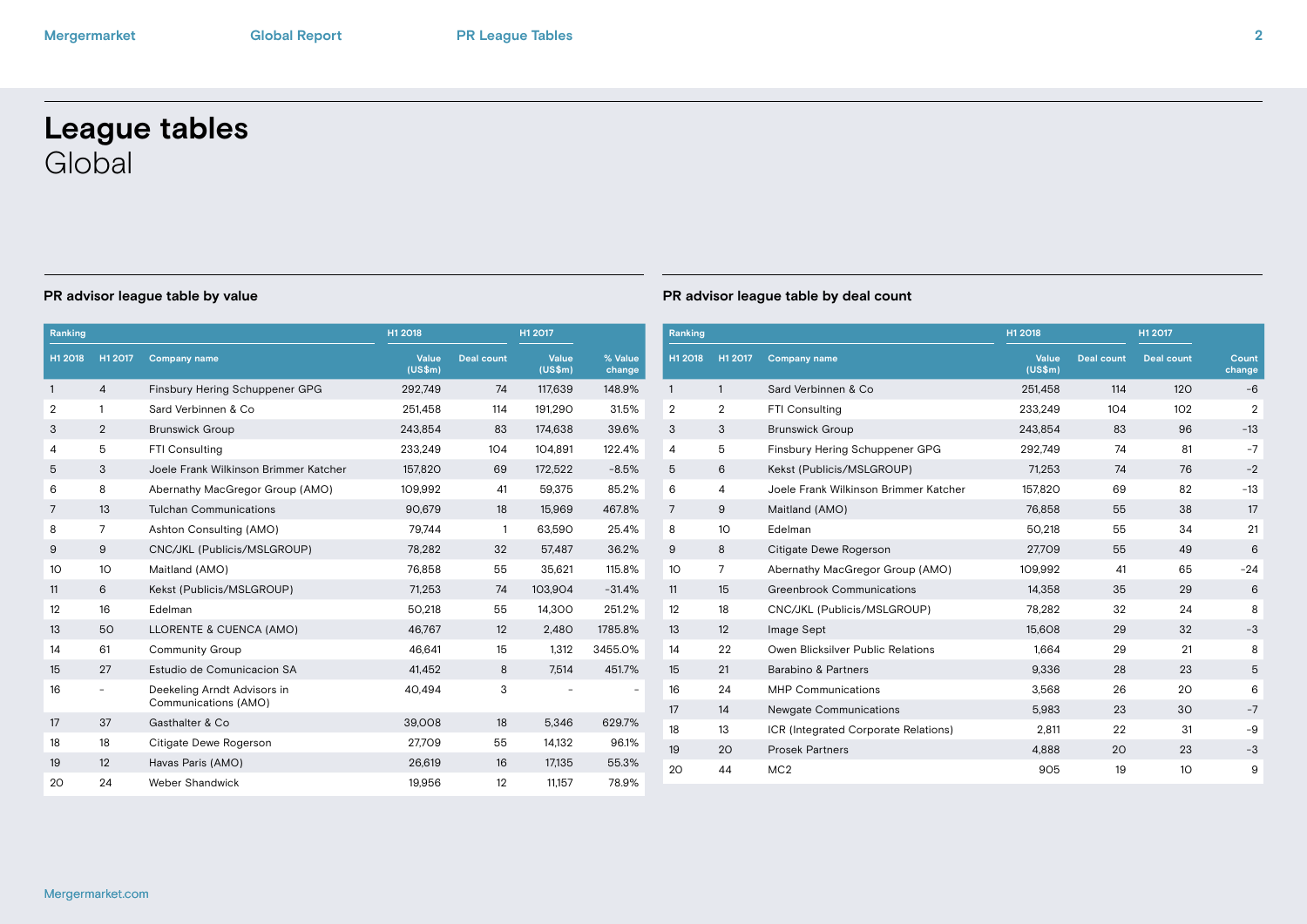# **League tables** US

| Ranking        |                |                                       | H1 2018          |                   | H1 2017          |                   | Ranking        |              |    |
|----------------|----------------|---------------------------------------|------------------|-------------------|------------------|-------------------|----------------|--------------|----|
| H1 2018        | H1 2017        | <b>Company name</b>                   | Value<br>(US\$m) | <b>Deal count</b> | Value<br>(US\$m) | % Value<br>change | H1 2018        | H1 2017      | C  |
| $\mathbf{1}$   | 2              | Sard Verbinnen & Co.                  | 229,179          | 102               | 172,328          | 33.0%             | $\mathbf{1}$   | $\mathbf{1}$ | S  |
| $\overline{2}$ |                | Joele Frank Wilkinson Brimmer Katcher | 152,849          | 65                | 172,484          | $-11.4%$          | $\overline{2}$ | 3            | Κ  |
| 3              | 5              | Finsbury Hering Schuppener GPG        | 139,775          | 34                | 91,539           | 52.7%             | 3              | 2            | J۱ |
| 4              | 8              | Abernathy MacGregor Group (AMO)       | 102,743          | 38                | 59,375           | 73.0%             | 4              | 7            | B  |
| 5              | 3              | <b>Brunswick Group</b>                | 93,129           | 43                | 115,609          | $-19.4%$          | 5              | 5            | F  |
| 6              | 6              | FTI Consulting                        | 82,754           | 41                | 85,538           | $-3.3%$           | 6              | 4            | A  |
| 7              | $\overline{4}$ | Kekst (Publicis/MSLGROUP)             | 68,648           | 69                | 95,578           | $-28.2%$          | $\overline{7}$ | 8            | Е  |
| 8              | 40             | <b>Tulchan Communications</b>         | 46,421           | 6                 | 1,769            | 2524.1%           | 8              | 6            | F  |
| 9              | 12             | Edelman                               | 42,410           | 38                | 11,984           | 253.9%            | 9              | 12           | O  |
| 10             | 22             | Gasthalter & Co.                      | 39,008           | 18                | 5,346            | 629.7%            | 10             | 21           | G  |
| 11             | 23             | Havas Paris (AMO)                     | 24.130           | 3                 | 5,285            | 356.6%            | 11             | 9            | I  |
| 12             | 9              | CNC/JKL (Publicis/MSLGROUP)           | 17.195           | 12                | 55,947           | $-69.3%$          | 12             | 16           | G  |
| 13             | 18             | Maitland (AMO)                        | 13,370           | 13                | 6,071            | 120.2%            | 13             | 10           | B  |
| 14             | 16             | <b>Greenbrook Communications</b>      | 12,578           | 21                | 8,380            | 50.1%             | 14             | 11           | P  |
| 15             | 29             | Hill+Knowlton Strategies              | 12,545           | 5                 | 3,601            | 248.4%            | 15             | 13           | C  |
| 16             | 65             | W2O Group                             | 7,536            | 2                 | 575              | 1210.6%           | 16             | 22           | M  |
| 17             | 62             | Grupo Albion                          | 5,427            | 3                 | 654              | 729.8%            | 17             | 19           | C  |
| 18             | 55             | <b>Clermont Partners</b>              | 5,400            | 1                 | 796              | 578.4%            | 18             | 14           | S  |
| 19             | 74             | Teneo Blue Rubicon                    | 5,318            | 3                 | 348              | 1428.2%           | 19             | 18           | C  |
| 20             | 116            | Citadel Magnus                        | 4,599            | 6                 | 90               | 5010.0%           | 20             | 50           | D  |
|                |                |                                       |                  |                   |                  |                   |                |              |    |

| Ranking        |                |                                       | H1 2018                 |            | H1 2017           |                 |
|----------------|----------------|---------------------------------------|-------------------------|------------|-------------------|-----------------|
| H1 2018        | H1 2017        | <b>Company name</b>                   | <b>Value</b><br>(US\$m) | Deal count | <b>Deal count</b> | Count<br>change |
| 1              | $\mathbf{1}$   | Sard Verbinnen & Co.                  | 229,179                 | 102        | 107               | $-5$            |
| $\overline{2}$ | 3              | Kekst (Publicis/MSLGROUP)             | 68,648                  | 69         | 68                | 1               |
| 3              | 2              | Joele Frank Wilkinson Brimmer Katcher | 152.849                 | 65         | 81                | $-16$           |
| 4              | $\overline{7}$ | <b>Brunswick Group</b>                | 93,129                  | 43         | 43                | $\Omega$        |
| 5              | 5              | <b>FTI Consulting</b>                 | 82,754                  | 41         | 49                | $-8$            |
| 6              | 4              | Abernathy MacGregor Group (AMO)       | 102.743                 | 38         | 65                | $-27$           |
| 7              | 8              | Edelman                               | 42.410                  | 38         | 27                | 11              |
| 8              | 6              | Finsbury Hering Schuppener GPG        | 139,775                 | 34         | 47                | $-13$           |
| 9              | 12             | Owen Blicksilver Public Relations     | 1,664                   | 29         | 21                | 8               |
| 10             | 21             | <b>Greenbrook Communications</b>      | 12,578                  | 21         | 9                 | 12              |
| 11             | 9              | ICR (Integrated Corporate Relations)  | 2,233                   | 19         | 27                | $-8$            |
| 12             | 16             | Gasthalter & Co.                      | 39,008                  | 18         | 12                | 6               |
| 13             | 10             | <b>BackBay Communications</b>         | 1.476                   | 18         | 27                | -9              |
| 14             | 11             | <b>Prosek Partners</b>                | 4,399                   | 17         | 21                | -4              |
| 15             | 13             | Chris Tofalli Public Relations        | 910                     | 16         | 20                | $-4$            |
| 16             | 22             | Maitland (AMO)                        | 13,370                  | 13         | 8                 | 5               |
| 17             | 19             | CNC/JKL (Publicis/MSLGROUP)           | 17,195                  | 12         | 10                | 2               |
| 18             | 14             | Stanton Public Relations & Marketing  | 3,472                   | 12         | 14                | $-2$            |
| 19             | 18             | Citigate Dewe Rogerson                | 630                     | 12         | 11                | 1               |
| 20             | 50             | Dennard-Lascar Associates             | 2,195                   | 8          | 4                 | 4               |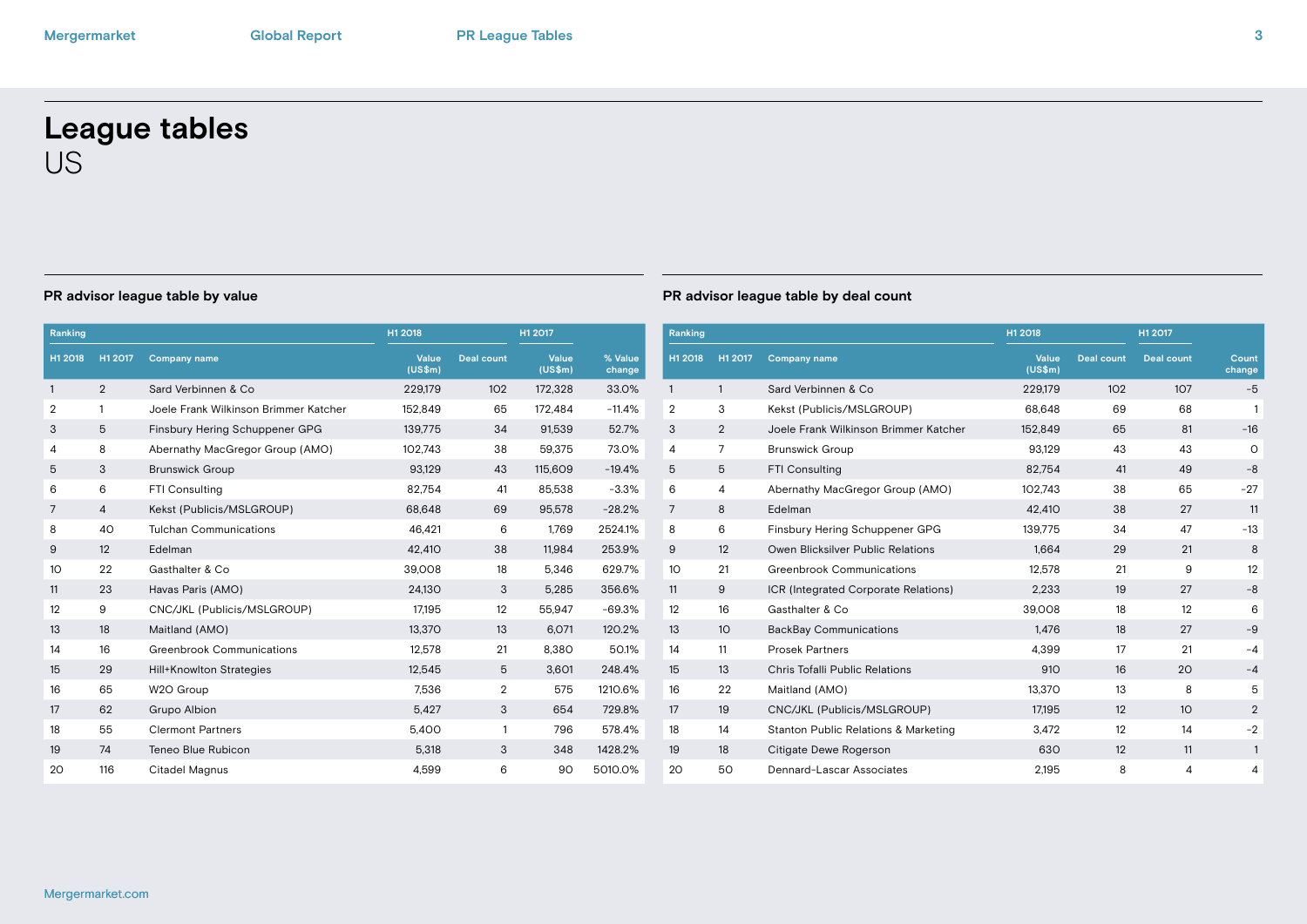# **League tables** Europe

| Ranking      |                |                                                     | H1 2018          |                   | H1 2017          |                   | Ran             |
|--------------|----------------|-----------------------------------------------------|------------------|-------------------|------------------|-------------------|-----------------|
| H1 2018      | H1 2017        | <b>Company name</b>                                 | Value<br>(US\$m) | <b>Deal count</b> | Value<br>(US\$m) | % Value<br>change | H <sub>12</sub> |
| $\mathbf{1}$ | 3              | Finsbury Hering Schuppener GPG                      | 215,996          | 64                | 93,250           | 131.6%            | $\mathbf{1}$    |
| 2            | 1              | <b>Brunswick Group</b>                              | 176,086          | 56                | 142,123          | 23.9%             | $\overline{2}$  |
| 3            | 2              | <b>FTI Consulting</b>                               | 158,462          | 73                | 99,163           | 59.8%             | 3               |
| 4            | 12             | <b>Tulchan Communications</b>                       | 90,679           | 18                | 15,279           | 493.5%            | 4               |
| 5            | $\overline{7}$ | Ashton Consulting (AMO)                             | 79,744           | $\mathbf{1}$      | 61,358           | 30.0%             | 5               |
| 6            | 8              | CNC/JKL (Publicis/MSLGROUP)                         | 78,216           | 30                | 54,187           | 44.3%             | 6               |
| 7            | 9              | Maitland (AMO)                                      | 76,608           | 53                | 35,323           | 116.9%            | $\overline{7}$  |
| 8            | 5              | Sard Verbinnen & Co                                 | 49,595           | 28                | 77,792           | $-36.2%$          | 8               |
| 9            | 46             | <b>Community Group</b>                              | 46,641           | 15                | 1,312            | 3455.0%           | $9\,$           |
| 10           | 40             | LLORENTE & CUENCA (AMO)                             | 45,287           | 9                 | 1,885            | 2302.5%           | 10 <sup>°</sup> |
| 11           | 26             | Estudio de Comunicacion SA                          | 41,452           | 8                 | 5,456            | 659.8%            | 11              |
| 12           |                | Deekeling Arndt Advisors in<br>Communications (AMO) | 40,494           | 3                 |                  |                   | 12<br>13        |
| 13           | 14             | Citigate Dewe Rogerson                              | 27.696           | 54                | 11.624           | 138.3%            | 14              |
| 14           | 16             | Abernathy MacGregor Group (AMO)                     | 22,170           | 9                 | 9,597            | 131.0%            | 15              |
| 15           | 70             | <b>Weber Shandwick</b>                              | 19,269           | 9                 | 455              | 4134.9%           | 16              |
| 16           | 6              | Joele Frank Wilkinson Brimmer Katcher               | 18,516           | 13                | 64,788           | $-71.4%$          | 17              |
| 17           | 13             | Image Sept                                          | 15,608           | 28                | 12,615           | 23.7%             | 18              |
| 18           | 20             | Edelman                                             | 14.996           | 21                | 7.357            | 103.8%            | 19              |
| 19           | $\overline{4}$ | Kekst (Publicis/MSLGROUP)                           | 14,818           | 20                | 83,015           | $-82.2%$          | 20              |
| 20           | 24             | Teneo Blue Rubicon                                  | 14,761           | 7                 | 6.061            | 143.5%            |                 |
|              |                |                                                     |                  |                   |                  |                   |                 |

| Ranking |                 |                                                | H1 2018          |                   | H1 2017         |                 |
|---------|-----------------|------------------------------------------------|------------------|-------------------|-----------------|-----------------|
| H1 2018 | H1 2017         | <b>Company name</b>                            | Value<br>(US\$m) | <b>Deal count</b> | Deal count      | Count<br>change |
| 1       | 1               | <b>FTI Consulting</b>                          | 158,462          | 73                | 79              | -6              |
| 2       | 3               | Finsbury Hering Schuppener GPG                 | 215,996          | 64                | 57              | 7               |
| 3       | $\overline{2}$  | <b>Brunswick Group</b>                         | 176.086          | 56                | 66              | $-10$           |
| 4       | 4               | Citigate Dewe Rogerson                         | 27,696           | 54                | 43              | 11              |
| 5       | 5               | Maitland (AMO)                                 | 76,608           | 53                | 36              | 17              |
| 6       | 8               | <b>Greenbrook Communications</b>               | 14.358           | 35                | 29              | 6               |
| 7       | 14              | CNC/JKL (Publicis/MSLGROUP)                    | 78,216           | 30                | 21              | 9               |
| 8       | 10 <sup>2</sup> | Sard Verbinnen & Co.                           | 49,595           | 28                | 24              | 4               |
| 9       | 6               | Image Sept                                     | 15,608           | 28                | 32              | $-4$            |
| 10      | 12              | <b>Barabino &amp; Partners</b>                 | 9,336            | 28                | 23              | 5               |
| 11      | 15              | <b>MHP Communications</b>                      | 3,568            | 26                | 19              | 7               |
| 12      | 26              | Edelman                                        | 14,996           | 21                | 10              | 11              |
| 13      | $\overline{7}$  | Kekst (Publicis/MSLGROUP)                      | 14,818           | 20                | 30              | $-10$           |
| 14      | 30              | MC <sub>2</sub>                                | 905              | 19                | 10              | 9               |
| 15      | 9               | <b>Tulchan Communications</b>                  | 90,679           | 18                | 27              | -9              |
| 16      | 16              | <b>Newgate Communications</b>                  | 3,679            | 18                | 17              | $\mathbf{1}$    |
| 17      | 31              | <b>IWK</b>                                     | 377              | 18                | 10 <sup>°</sup> | 8               |
| 18      | 43              | <b>Charles Barker Corporate Communications</b> | 304              | 17                | 7               | 10              |
| 19      | 18              | Hawthorn                                       | 788              | 16                | 15              | 1               |
| 20      | 21              | <b>Community Group</b>                         | 46.641           | 15                | 13              | $\overline{2}$  |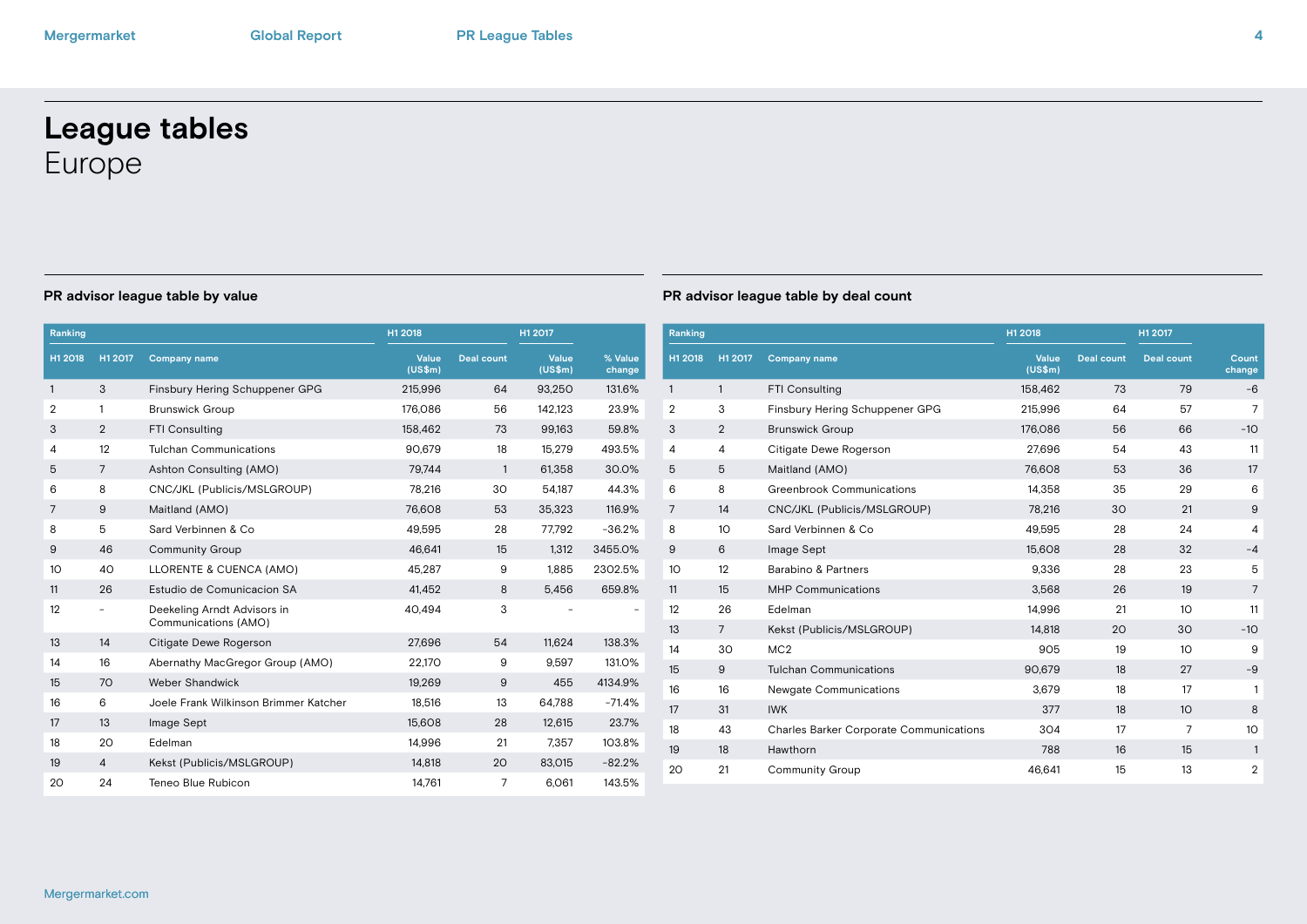# **League tables** UK

| Ranking         |                          |                                  | H1 2018          |                | H1 2017          |                          | Ranking        |                |             |
|-----------------|--------------------------|----------------------------------|------------------|----------------|------------------|--------------------------|----------------|----------------|-------------|
| H1 2018         | H1 2017                  | <b>Company name</b>              | Value<br>(US\$m) | Deal count     | Value<br>(US\$m) | % Value<br>change        | H1 2018        | H1 2017        | Co          |
| 1               | 5                        | Maitland (AMO)                   | 73,495           | 48             | 35,323           | 108.1%                   | $\mathbf{1}$   | $\overline{2}$ | Ma          |
| 2               | 6                        | Finsbury Hering Schuppener GPG   | 71,614           | 30             | 27,949           | 156.2%                   | $\overline{2}$ | 1              | FT.         |
| 3               | $\mathbf{1}$             | <b>Brunswick Group</b>           | 64,963           | 31             | 102,543          | $-36.6%$                 | 3              | 3              | Br          |
| 4               | 9                        | <b>Tulchan Communications</b>    | 51,057           | 17             | 15,279           | 234.2%                   | 4              | 4              | Fir         |
| 5               | 2                        | FTI Consulting                   | 27,033           | 47             | 85,932           | $-68.5%$                 | 5              | $\overline{7}$ | Ci          |
| 6               | 16                       | Citigate Dewe Rogerson           | 23,038           | 28             | 3,552            | 548.6%                   | 6              | 6              | Gr          |
| $\overline{7}$  | 115                      | <b>Montfort Communications</b>   | 12,135           | $\overline{4}$ |                  | $\overline{\phantom{a}}$ | $\overline{7}$ | 8              | MI          |
| 8               | 11                       | <b>Greenbrook Communications</b> | 12,056           | 27             | 6,992            | 72.4%                    | 8              | 17             | M           |
| 9               | 15                       | Teneo Blue Rubicon               | 11,521           | 6              | 4,761            | 142.0%                   | 9              | 5              | Tu          |
| 10 <sup>°</sup> | 52                       | Edelman                          | 10,178           | $\overline{7}$ | 234              | 4249.6%                  | 10             | 15             | Sa          |
| 11              | 50                       | Barabino & Partners              | 7,493            | 3              | 236              | 3075.0%                  | 11             | 11             | $N\epsilon$ |
| 12              | $\overline{\phantom{0}}$ | Studio Noris Morano              | 7,385            | $\mathbf{1}$   |                  | $\overline{\phantom{a}}$ | 12             | 10             | Ke          |
| 13              | 3                        | Sard Verbinnen & Co              | 6,826            | 15             | 64,536           | $-89.4%$                 | 13             | 12             | Ci          |
| 14              | 17                       | <b>Instinctif Partners</b>       | 6,312            | 11             | 2,528            | 149.7%                   | 14             | 13             | Ha          |
| 15              | $\overline{\phantom{0}}$ | Grupo Albion                     | 4,537            | 2              |                  | $\overline{\phantom{a}}$ | 15             | 14             | Ins         |
| 16              | 10                       | Powerscourt                      | 4,406            | 9              | 9,213            | $-52.2%$                 | 16             | 9              | Pc          |
| 17              | 25                       | CNC/JKL (Publicis/MSLGROUP)      | 3,738            | 9              | 1,073            | 248.4%                   | 17             | 24             | <b>CN</b>   |
| 18              | 23                       | <b>Newgate Communications</b>    | 3,679            | 15             | 1,354            | 171.7%                   | 18             | 35             | Ed          |
| 19              | 42                       | <b>MHP Communications</b>        | 3,558            | 25             | 319              | 1015.4%                  | 19             | 23             | Te          |
| 20              |                          | Citadel Magnus                   | 3,176            | $\overline{2}$ |                  | $\overline{a}$           | 20             | 18             | Jo          |
|                 |                          |                                  |                  |                |                  |                          |                |                |             |

| Ranking |                |                                       | H1 2018          |                   | H1 2017           |                 |
|---------|----------------|---------------------------------------|------------------|-------------------|-------------------|-----------------|
| H1 2018 | H1 2017        | <b>Company name</b>                   | Value<br>(US\$m) | <b>Deal count</b> | <b>Deal count</b> | Count<br>change |
| 1       | $\overline{2}$ | Maitland (AMO)                        | 73,495           | 48                | 35                | 13              |
| 2       | 1              | <b>FTI Consulting</b>                 | 27,033           | 47                | 53                | $-6$            |
| 3       | 3              | <b>Brunswick Group</b>                | 64,963           | 31                | 33                | $-2$            |
| 4       | $\overline{4}$ | Finsbury Hering Schuppener GPG        | 71,614           | 30                | 29                | 1               |
| 5       | 7              | Citigate Dewe Rogerson                | 23,038           | 28                | 20                | 8               |
| 6       | 6              | <b>Greenbrook Communications</b>      | 12,056           | 27                | 22                | 5               |
| 7       | 8              | <b>MHP Communications</b>             | 3,558            | 25                | 18                | 7               |
| 8       | 17             | MC <sub>2</sub>                       | 905              | 19                | 10                | 9               |
| 9       | 5              | <b>Tulchan Communications</b>         | 51,057           | 17                | 27                | $-10$           |
| 10      | 15             | Sard Verbinnen & Co.                  | 6,826            | 15                | 10                | 5               |
| 11      | 11             | <b>Newgate Communications</b>         | 3,679            | 15                | 14                | 1               |
| 12      | 10             | Kekst (Publicis/MSLGROUP)             | 2.600            | 12                | 15                | -3              |
| 13      | 12             | <b>CityPress PR</b>                   | 2,581            | 12                | 13                | $-1$            |
| 14      | 13             | Hawthorn                              | 696              | 12                | 12                | 0               |
| 15      | 14             | <b>Instinctif Partners</b>            | 6,312            | 11                | 11                | $\circ$         |
| 16      | 9              | Powerscourt                           | 4,406            | 9                 | 16                | $-7$            |
| 17      | 24             | CNC/JKL (Publicis/MSLGROUP)           | 3,738            | 9                 | 5                 | $\overline{4}$  |
| 18      | 35             | Edelman                               | 10,178           | 7                 | 3                 | 4               |
| 19      | 23             | Teneo Blue Rubicon                    | 11,521           | 6                 | 5                 | 1               |
| 20      | 18             | Joele Frank Wilkinson Brimmer Katcher | 417              | 6                 | 9                 | $-3$            |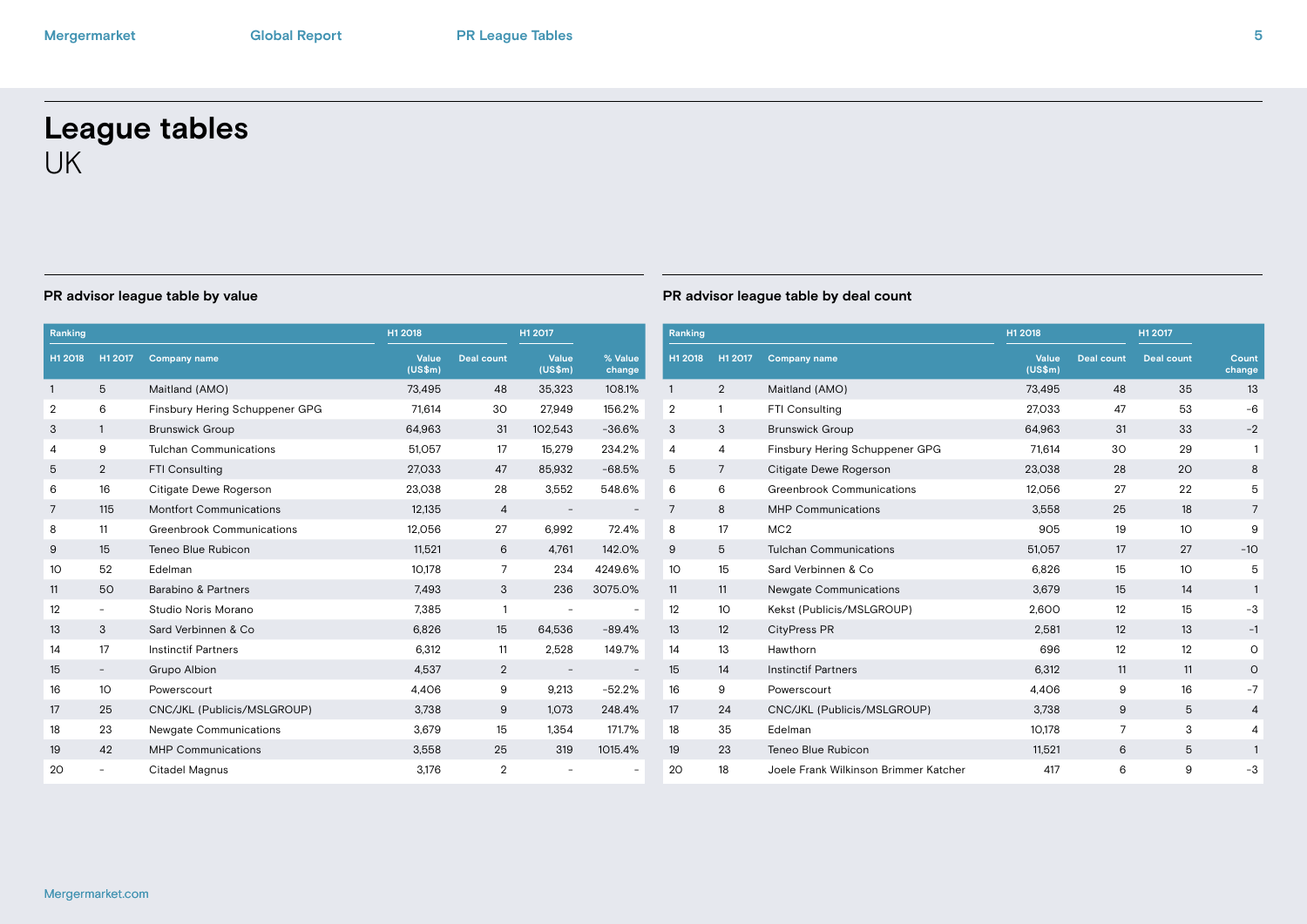# **League tables Germany**

| Ranking |                          |                                                     | H1 2018          |                   | H <sub>1</sub> 2017      |                   | Rank            |
|---------|--------------------------|-----------------------------------------------------|------------------|-------------------|--------------------------|-------------------|-----------------|
| H1 2018 | H1 2017                  | <b>Company name</b>                                 | Value<br>(US\$m) | <b>Deal count</b> | Value<br>(US\$m)         | % Value<br>change | H <sub>12</sub> |
| 1       | $\mathbf{1}$             | Finsbury Hering Schuppener GPG                      | 58,308           | 15                | 55,782                   | 4.5%              | 1               |
| 2       | 2                        | CNC/JKL (Publicis/MSLGROUP)                         | 55,629           | 11                | 49,572                   | 12.2%             | $\overline{2}$  |
| 3       | 6                        | <b>Brunswick Group</b>                              | 51,958           | 7                 | 3,295                    | 1476.9%           | 3               |
| 4       | 11                       | Maitland (AMO)                                      | 22,215           | 11                | 870                      | 2453.4%           | 4               |
| 5       | 22                       | Citigate Dewe Rogerson                              | 21.901           | $\overline{4}$    | 198                      | 10961.1%          | 5               |
| 6       | 23                       | Joele Frank Wilkinson Brimmer Katcher               | 10.606           | 3                 | 198                      | 5256.6%           | 6               |
| 7       | 25                       | Sard Verbinnen & Co.                                | 6,545            | 2                 | 90                       | 7172.2%           | 7               |
| 8       | $\overline{4}$           | Edelman                                             | 2,534            | 4                 | 5,165                    | $-50.9%$          | 8               |
| 9       | $\overline{\phantom{a}}$ | <b>Market Street Partners</b>                       | 2,276            | $\mathbf{1}$      | $\overline{\phantom{a}}$ |                   | 9               |
| 10      | 32                       | Fogel & Partners                                    | 2,038            | $\overline{2}$    | 7                        | 29014.3%          | 10 <sup>°</sup> |
| 11      | 21                       | LLORENTE & CUENCA (AMO)                             | 1.713            | $\overline{2}$    | 200                      | 756.5%            | 11              |
| 12      | $\overline{\phantom{a}}$ | Deekeling Arndt Advisors in<br>Communications (AMO) | 872              | $\overline{2}$    | $\overline{a}$           | $\overline{a}$    | 12<br>13        |
| 13      | 17                       | <b>FTI Consulting</b>                               | 808              | 10 <sup>°</sup>   | 300                      | 169.3%            | 14              |
| 14      | 13                       | <b>Greenbrook Communications</b>                    | 622              | $\overline{2}$    | 796                      | $-21.9%$          | 15              |
| 15      | $\overline{\phantom{a}}$ | <b>Perfect Game Communications</b>                  | 369              | 2                 | $\qquad \qquad -$        |                   | 16              |
| 16      | $\overline{\phantom{a}}$ | NewCap                                              | 346              | 1                 | $\overline{a}$           | $\overline{a}$    | 17              |
| 17      | $\overline{\phantom{a}}$ | Duomo Comunicacion                                  | 271              | $\mathbf{1}$      | $\qquad \qquad -$        |                   | 18              |
| 18      | $\overline{\phantom{a}}$ | akampion                                            | 270              | $\mathbf{1}$      | $\overline{a}$           | $\overline{a}$    |                 |
| 19      | 14                       | <b>Instinctif Partners</b>                          | 178              | $\mathbf{1}$      | 362                      | $-50.8%$          | 19              |
| 20      | 36                       | <b>IWK</b>                                          | 176              | 11                |                          |                   | 20              |

| Ranking |                |                                                     | H1 2018                  |                   | H1 2017         |                 |
|---------|----------------|-----------------------------------------------------|--------------------------|-------------------|-----------------|-----------------|
| H1 2018 | H1 2017        | <b>Company name</b>                                 | Value<br>(US\$m)         | <b>Deal count</b> | Deal count      | Count<br>change |
| 1       | 1              | Finsbury Hering Schuppener GPG                      | 58,308                   | 15                | 22              | $-7$            |
| 2       | 2              | CNC/JKL (Publicis/MSLGROUP)                         | 55,629                   | 11                | 14              | -3              |
| 3       | 8              | Maitland (AMO)                                      | 22,215                   | 11                | 5               | 6               |
| 4       | 4              | <b>IWK</b>                                          | 176                      | 11                | 9               | 2               |
| 5       | 3              | <b>FTI Consulting</b>                               | 808                      | 10                | 10 <sup>°</sup> | $\circ$         |
| 6       | 9              | <b>Charles Barker Corporate Communications</b>      |                          | 10                | 5               | 5               |
| 7       | 5              | <b>Brunswick Group</b>                              | 51,958                   | 7                 | 8               | $-1$            |
| 8       | 11             | Hawthorn                                            |                          | 5                 | 4               | 1               |
| 9       | 36             | Citigate Dewe Rogerson                              | 21,901                   | 4                 | 1               | 3               |
| 10      | 12             | Edelman                                             | 2,534                    | 4                 | 3               | 1               |
| 11      | 26             | Image Sept                                          |                          | $\overline{4}$    | 2               | $\overline{2}$  |
| 12      | 37             | Joele Frank Wilkinson Brimmer Katcher               | 10,606                   | 3                 | 1               | 2               |
| 13      | $\overline{7}$ | Cometis AG                                          | 6                        | 3                 | 6               | -3              |
| 14      | 59             | fischerAppelt advisors                              | $\overline{\phantom{0}}$ | 3                 | $\mathbf{1}$    | $\overline{2}$  |
| 15      | 13             | Sard Verbinnen & Co                                 | 6,545                    | 2                 | 3               | $-1$            |
| 16      | 43             | Fogel & Partners                                    | 2,038                    | 2                 | 1               | 1               |
| 17      | 35             | LLORENTE & CUENCA (AMO)                             | 1,713                    | 2                 | $\mathbf{1}$    | 1               |
| 18      | -              | Deekeling Arndt Advisors in<br>Communications (AMO) | 872                      | $\overline{2}$    |                 |                 |
| 19      | 30             | <b>Greenbrook Communications</b>                    | 622                      | $\overline{2}$    | 1               | 1               |
| 20      | ۰              | <b>Perfect Game Communications</b>                  | 369                      | $\overline{2}$    |                 |                 |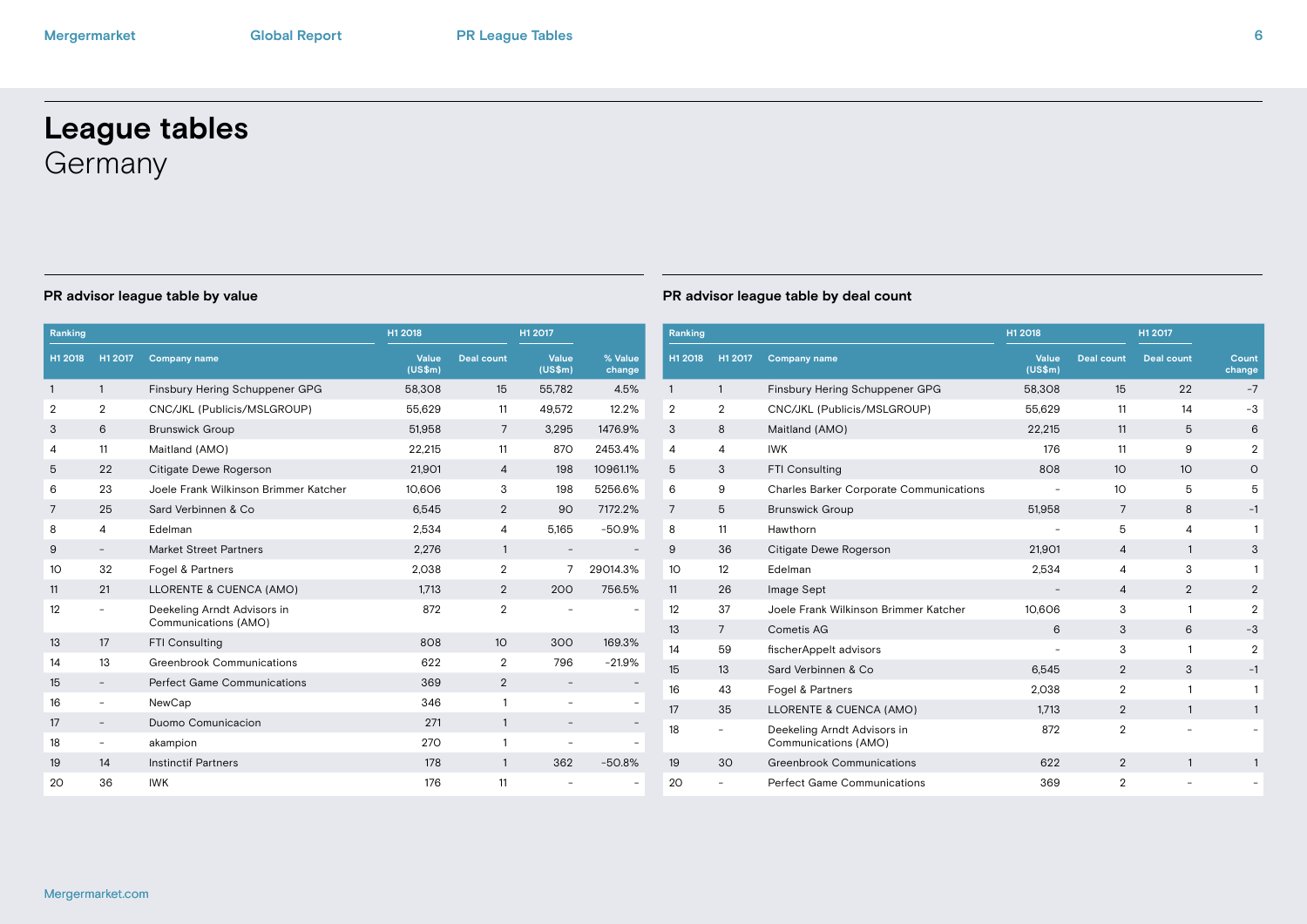# **League tables** France

| Ranking        |                          |                                       | H1 2018          |                   | H1 2017                  |                          | Ranking        |                          |
|----------------|--------------------------|---------------------------------------|------------------|-------------------|--------------------------|--------------------------|----------------|--------------------------|
| H1 2018        | H1 2017                  | <b>Company name</b>                   | Value<br>(US\$m) | <b>Deal count</b> | Value<br>(US\$m)         | % Value<br>change        | H1 2018        | H1 2017                  |
| 1              | 6                        | Sard Verbinnen & Co.                  | 25,803           | 6                 | 10,146                   | 154.3%                   | $\mathbf{1}$   | $\mathbf{1}$             |
| $\overline{2}$ | $\overline{\phantom{a}}$ | <b>Weber Shandwick</b>                | 16,641           | 3                 | $\overline{\phantom{a}}$ |                          | $\overline{2}$ | 4                        |
| 3              | $\overline{4}$           | Image Sept                            | 15,608           | 28                | 12,615                   | 23.7%                    | 3              | $\overline{2}$           |
| 4              | 35                       | Abernathy MacGregor Group (AMO)       | 15,445           | 2                 | 223                      | 6826.0%                  | 4              | 3                        |
| 5              | 3                        | <b>FTI Consulting</b>                 | 7,258            | 11                | 13,130                   | $-44.7%$                 | 5              | 6                        |
| 6              | 21                       | Joele Frank Wilkinson Brimmer Katcher | 4.748            | 3                 | 798                      | 495.0%                   | 6              | $\overline{7}$           |
| 7              | 20                       | Citigate Dewe Rogerson                | 4,698            | 23                | 1,179                    | 298.5%                   | 7              | 20                       |
| 8              | 1                        | <b>Brunswick Group</b>                | 4,603            | 16                | 41,159                   | $-88.8%$                 | 8              | 21                       |
| 9              | 2                        | Havas Paris (AMO)                     | 3,488            | 15                | 15,634                   | $-77.7%$                 | 9              | 24                       |
| 10             | $\overline{\phantom{a}}$ | Hirzel.Neef.Schmid.Counselors (AMO)   | 2,902            | $\mathbf{1}$      | $\overline{\phantom{a}}$ |                          | 10             | 10 <sup>°</sup>          |
| 11             | 16                       | <b>HeadLand Consultancy</b>           | 1,887            | 8                 | 2,048                    | $-7.9%$                  | 11             | 11                       |
| 12             | 13                       | Finsbury Hering Schuppener GPG        | 1,528            | 6                 | 2,666                    | $-42.7%$                 | 12             | 26                       |
| 13             | 11                       | <b>Greenbrook Communications</b>      | 1,500            | 4                 | 5,431                    | $-72.4%$                 | 13             | 9                        |
| 14             | $\overline{\phantom{a}}$ | Domestique Consulting                 | 1.127            | $\overline{2}$    | $\overline{\phantom{a}}$ |                          | 14             | 15                       |
| $15 =$         | 23                       | Estudio de Comunicacion SA            | 1,017            | $\mathbf{1}$      | 674                      | 50.9%                    | 15             | 5                        |
| $15 =$         | $\overline{\phantom{a}}$ | Grupo Albion                          | 1,017            | $\mathbf{1}$      | $\overline{\phantom{a}}$ | $\overline{\phantom{0}}$ | 16             | 13                       |
| 17             | $\overline{\phantom{a}}$ | IPAN Hill+Knowlton Strategies         | 1,000            | $\mathbf{1}$      | $\overline{\phantom{a}}$ | $\overline{\phantom{0}}$ | 17             | 8                        |
| 18             | 24                       | Image Building                        | 916              | 3                 | 672                      | 36.3%                    | 18             | 17                       |
| 19             | $\overline{\phantom{a}}$ | Camarco                               | 810              | $\mathbf{1}$      | $\overline{\phantom{a}}$ |                          | 19             | $\overline{\phantom{a}}$ |
| 20             | 14                       | CNC/JKL (Publicis/MSLGROUP)           | 761              | 3                 | 2,629                    | $-71.1%$                 | 20             | 32                       |

| Ranking |                |                                                |                  |                   | H1 2017           |                 |
|---------|----------------|------------------------------------------------|------------------|-------------------|-------------------|-----------------|
| H1 2018 | H1 2017        | <b>Company name</b>                            | Value<br>(US\$m) | <b>Deal count</b> | <b>Deal count</b> | Count<br>change |
| 1       | 1              | Image Sept                                     | 15,608           | 28                | 32                | $-4$            |
| 2       | 4              | Citigate Dewe Rogerson                         | 4,698            | 23                | 18                | 5               |
| 3       | $\overline{2}$ | <b>Brunswick Group</b>                         | 4,603            | 16                | 23                | $-7$            |
| 4       | 3              | Havas Paris (AMO)                              | 3,488            | 15                | 21                | -6              |
| 5       | 6              | <b>FTI Consulting</b>                          | 7,258            | 11                | 13                | $-2$            |
| 6       | 7              | <b>HeadLand Consultancy</b>                    | 1.887            | 8                 | 10                | $-2$            |
| 7       | 20             | Sard Verbinnen & Co.                           | 25,803           | 6                 | 3                 | 3               |
| 8       | 21             | Finsbury Hering Schuppener GPG                 | 1,528            | 6                 | 3                 | 3               |
| 9       | 24             | NewCap                                         | 471              | 6                 | 3                 | 3               |
| 10      | 10             | Kable Communication Finance                    | 313              | 6                 | 8                 | $-2$            |
| 11      | 11             | Steele & Holt                                  | 264              | 6                 | $\overline{7}$    | $-1$            |
| 12      | 26             | <b>Charles Barker Corporate Communications</b> | 264              | 5                 | 3                 | $\overline{2}$  |
| 13      | 9              | <b>Actus Finance</b>                           | 121              | 5                 | 9                 | $-4$            |
| 14      | 15             | <b>Greenbrook Communications</b>               | 1,500            | 4                 | 5                 | $-1$            |
| 15      | 5              | Publicis Consultants (Publicis/MSLGROUP)       | 200              | $\overline{4}$    | 14                | $-10$           |
| 16      | 13             | CTCom                                          | 127              | 4                 | 6                 | $-2$            |
| 17      | 8              | Actifin                                        | 23               | $\overline{4}$    | 9                 | -5              |
| 18      | 17             | Cicommunication                                |                  | 4                 | 4                 | O               |
| 19      | $\overline{a}$ | <b>Weber Shandwick</b>                         | 16,641           | 3                 |                   |                 |
| 20      | 32             | Joele Frank Wilkinson Brimmer Katcher          | 4,748            | 3                 | $\overline{2}$    | 1               |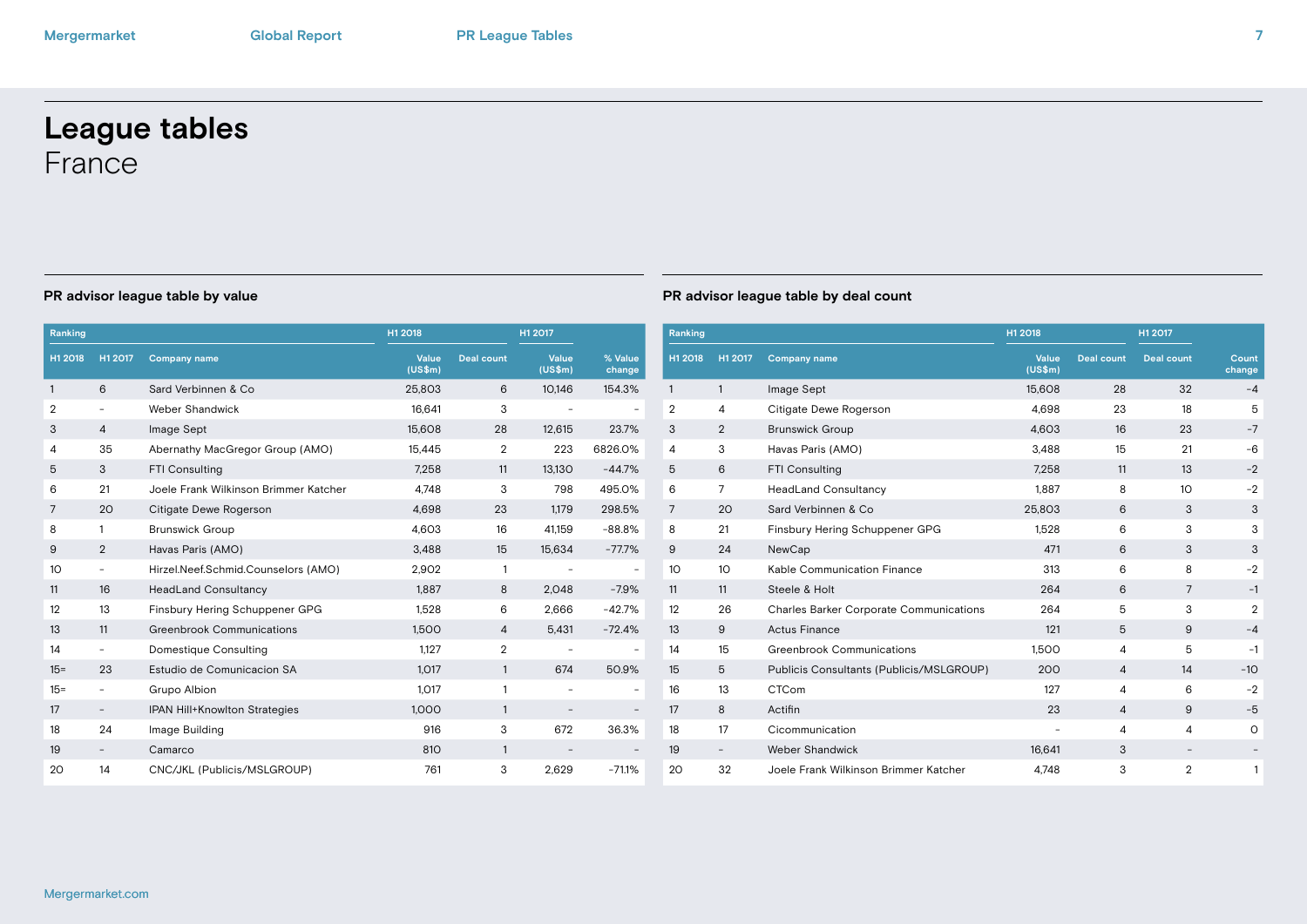# **League tables** Italy

| Ranking |                          |                                                     | H1 2018          |                   | H1 2017                  |                   |
|---------|--------------------------|-----------------------------------------------------|------------------|-------------------|--------------------------|-------------------|
| H1 2018 | H1 2017                  | <b>Company name</b>                                 | Value<br>(US\$m) | <b>Deal count</b> | Value<br>(US\$m)         | % Value<br>change |
| 1       | $\mathbf{1}$             | <b>Brunswick Group</b>                              | 48,775           | $\overline{4}$    | 25,781                   | 89.2%             |
| 2       | 6                        | <b>Community Group</b>                              | 44,299           | 11                | 1,138                    | 3792.7%           |
| 3       | $\overline{\phantom{a}}$ | FTI Consulting                                      | 40,266           | 3                 |                          |                   |
| 4=      | $\overline{\phantom{a}}$ | Deekeling Arndt Advisors in<br>Communications (AMO) | 39.622           | 1                 |                          |                   |
| $4=$    |                          | Estudio de Comunicacion SA                          | 39,622           | $\mathbf{1}$      |                          |                   |
| $4=$    | $\overline{\phantom{a}}$ | LLORENTE & CUENCA (AMO)                             | 39,622           | 1                 |                          |                   |
| $4=$    | 11                       | <b>Tulchan Communications</b>                       | 39,622           | $\mathbf{1}$      | 211                      | 18678.2%          |
| 8       | $\overline{2}$           | Barabino & Partners                                 | 9.316            | 25                | 5,360                    | 73.8%             |
| 9       | 17                       | Maitland (AMO)                                      | 7,589            | 2                 | 135                      | 5521.5%           |
| 10      | 39                       | Studio Noris Morano                                 | 7,466            | 3                 | $\overline{\phantom{0}}$ |                   |
| 11      | $\overline{7}$           | Image Building                                      | 4,306            | 10                | 800                      | 438.3%            |
| 12      | 4                        | Finsbury Hering Schuppener GPG                      | 3,942            | 7                 | 1,926                    | 104.7%            |
| 13      | $\overline{\phantom{a}}$ | Teneo Blue Rubicon                                  | 3,240            | $\mathbf{1}$      |                          |                   |
| 14      | 20                       | Sard Verbinnen & Co                                 | 2.800            | $\overline{2}$    | 115                      | 2334.8%           |
| 15      | $\overline{\phantom{a}}$ | Kekst (Publicis/MSLGROUP)                           | 2,800            | $\mathbf{1}$      |                          |                   |
| 16      | 10                       | <b>HeadLand Consultancy</b>                         | 2,074            | 4                 | 291                      | 612.7%            |
| 17      | 3                        | Ad Hoc Communication (AMO)                          | 1.101            | $\overline{2}$    | 2,528                    | $-56.4%$          |
| 18      | 9                        | <b>Greenbrook Communications</b>                    | 891              | 5                 | 420                      | 112.1%            |
| 19      | 8                        | Image Sept                                          | 810              | 3                 | 582                      | 39.2%             |
| 20      | 31                       | Camarco                                             | 810              | 1                 |                          |                   |

| Ranking |                          |                                                     | H1 2018                 |                   | H1 2017                  |                 |
|---------|--------------------------|-----------------------------------------------------|-------------------------|-------------------|--------------------------|-----------------|
| H1 2018 | H1 2017                  | <b>Company name</b>                                 | <b>Value</b><br>(US\$m) | <b>Deal count</b> | <b>Deal count</b>        | Count<br>change |
| 1       | $\mathbf{1}$             | Barabino & Partners                                 | 9,316                   | 25                | 21                       | $\overline{4}$  |
| 2       | 2                        | <b>Community Group</b>                              | 44.299                  | 11                | 11                       | 0               |
| 3       | 6                        | Image Building                                      | 4.306                   | 10 <sup>2</sup>   | $\overline{4}$           | 6               |
| 4       | 8                        | Finsbury Hering Schuppener GPG                      | 3,942                   | 7                 | 3                        | 4               |
| 5       | 14                       | <b>Greenbrook Communications</b>                    | 891                     | 5                 | $\mathbf{1}$             | $\overline{4}$  |
| 6       | 5                        | <b>Brunswick Group</b>                              | 48,775                  | 4                 | 4                        | 0               |
| 7       | 10                       | <b>HeadLand Consultancy</b>                         | 2,074                   | $\overline{4}$    | 2                        | 2               |
| 8       | 4                        | Close to Media S.r.l.                               | 355                     | 4                 | 5                        | $-1$            |
| 9       | $\overline{\phantom{0}}$ | <b>FTI Consulting</b>                               | 40,266                  | 3                 | $\overline{\phantom{0}}$ |                 |
| 10      | 39                       | Studio Noris Morano                                 | 7.466                   | 3                 | 1                        | $\overline{2}$  |
| 11      | 9                        | Image Sept                                          | 810                     | 3                 | $\overline{2}$           | $\mathbf{1}$    |
| 12      | 19                       | Maitland (AMO)                                      | 7.589                   | $\overline{2}$    | 1                        | $\mathbf{1}$    |
| 13      | 22                       | Sard Verbinnen & Co.                                | 2,800                   | $\overline{2}$    | $\mathbf{1}$             | $\mathbf{1}$    |
| 14      | 3                        | Ad Hoc Communication (AMO)                          | 1,101                   | $\overline{2}$    | 5                        | -3              |
| 15      | 27                       | Citigate Dewe Rogerson                              | 113                     | $\overline{2}$    | $\mathbf{1}$             | $\mathbf{1}$    |
| 16      | -                        | <b>Instinctif Partners</b>                          | 100                     | $\overline{2}$    | -                        |                 |
| 17      | 23                       | <b>Charles Barker Corporate Communications</b>      | 40                      | 2                 | $\mathbf{1}$             | $\mathbf{1}$    |
| 18=     | $\overline{\phantom{0}}$ | Deekeling Arndt Advisors in<br>Communications (AMO) | 39,622                  | 1                 | ۰                        |                 |
| $18 =$  | $\overline{\phantom{0}}$ | Estudio de Comunicacion SA                          | 39,622                  | $\mathbf{1}$      |                          |                 |
| 18=     | $\overline{\phantom{0}}$ | LLORENTE & CUENCA (AMO)                             | 39,622                  | 1                 | -                        |                 |
| $18 =$  | 15                       | <b>Tulchan Communications</b>                       | 39,622                  | 1                 | 1                        | $\circ$         |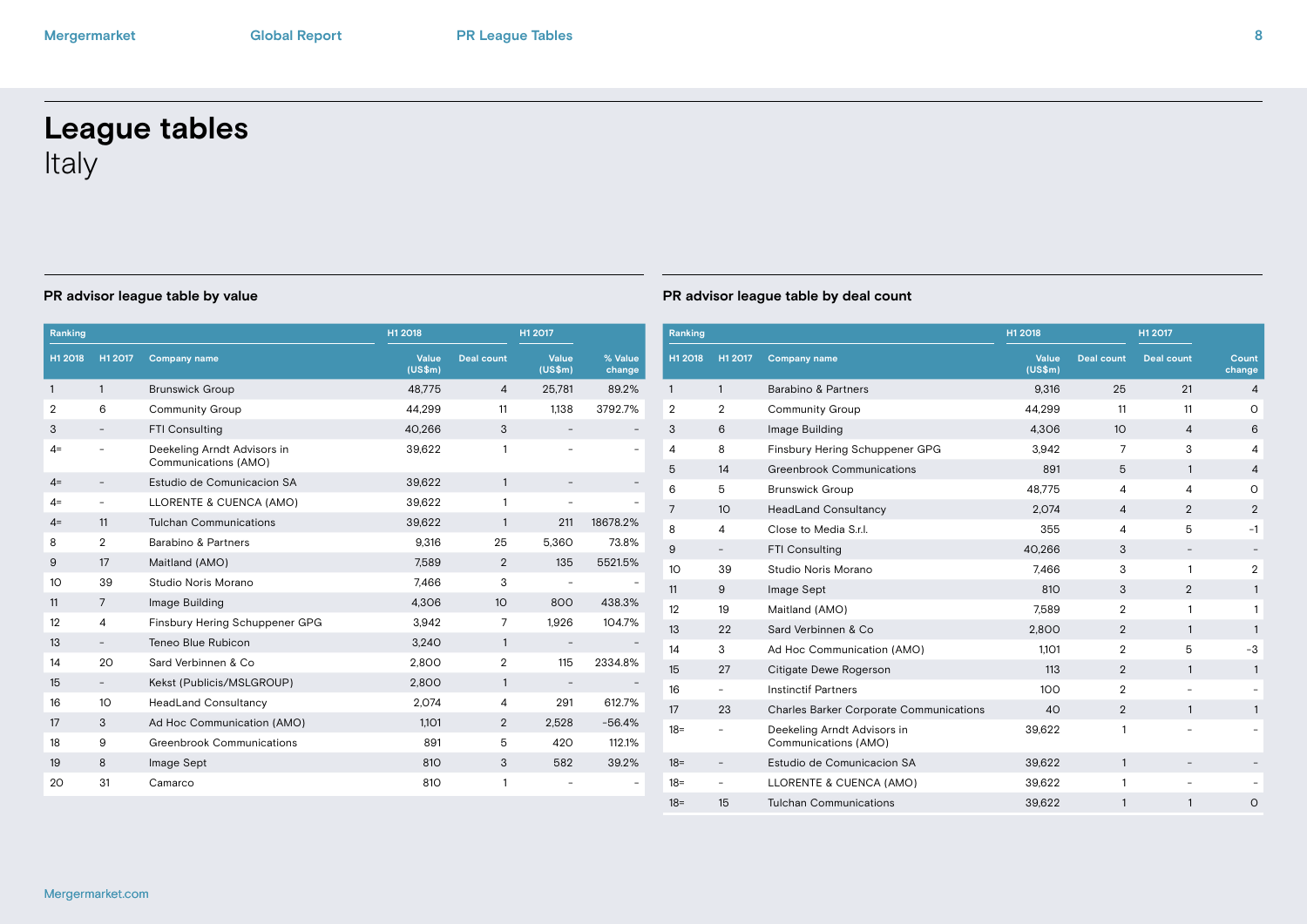# **League tables** Spain

| Ranking |                          |                                                     | H1 2018          |                | H1 2017                  |                   |
|---------|--------------------------|-----------------------------------------------------|------------------|----------------|--------------------------|-------------------|
| H1 2018 | H1 2017                  | <b>Company name</b>                                 | Value<br>(US\$m) | Deal count     | Value<br>(US\$m)         | % Value<br>change |
|         | 3                        | LLORENTE & CUENCA (AMO)                             | 45,287           | $\overline{7}$ | 1,885                    | 2302.5%           |
| 2       | 6                        | <b>Brunswick Group</b>                              | 44.799           | 5              | 1,005                    | 4357.6%           |
| 3       | 23                       | <b>FTI Consulting</b>                               | 42,210           | $\overline{7}$ | 7                        |                   |
| 4       | 1                        | Estudio de Comunicacion SA                          | 41,452           | 8              | 5.451                    | 660.4%            |
| 5       | $\overline{\phantom{a}}$ | <b>Community Group</b>                              | 39,797           | $\overline{2}$ | $\overline{\phantom{0}}$ |                   |
| $6=$    | -                        | Deekeling Arndt Advisors in<br>Communications (AMO) | 39,622           | 1              |                          |                   |
| $6=$    | 21                       | <b>Tulchan Communications</b>                       | 39,622           | $\mathbf{1}$   | 16                       |                   |
| 8       | 4                        | Grupo Albion                                        | 11,061           | 8              | 1,543                    | 616.9%            |
| 9       | $\overline{7}$           | Maitland (AMO)                                      | 4,830            | 3              | 871                      | 454.5%            |
| 10      | 14                       | Kreab                                               | 2,345            | 7              | 473                      | 395.8%            |
| 11      | 19                       | Duomo Comunicacion                                  | 369              | 2              | 51                       | 623.5%            |
| 12      | $\overline{\phantom{0}}$ | CNC/JKL (Publicis/MSLGROUP)                         | 271              | 1              | ۰                        |                   |
| 13      | $\overline{\phantom{0}}$ | Joele Frank Wilkinson Brimmer Katcher               | 149              | $\mathbf{1}$   | $\qquad \qquad -$        |                   |
| 14      | -                        | Eurocofin                                           | 33               | $\mathbf{1}$   |                          |                   |
| 15      |                          | Lewis PR                                            | 21               | 1              |                          |                   |

| Ranking |                |                                                     | H1 2018          |                | H1 2017           |                 |
|---------|----------------|-----------------------------------------------------|------------------|----------------|-------------------|-----------------|
| H1 2018 | H1 2017        | <b>Company name</b>                                 | Value<br>(US\$m) | Deal count     | <b>Deal count</b> | Count<br>change |
|         | 1              | Estudio de Comunicacion SA                          | 41,452           | 8              | 10                | $-2$            |
| 2       | 5              | Grupo Albion                                        | 11,061           | 8              | 3                 | 5               |
| 3       | $\overline{4}$ | LLORENTE & CUENCA (AMO)                             | 45,287           | 7              | 4                 | 3               |
| 4       | 11             | <b>FTI Consulting</b>                               | 42,210           | 7              | 2                 | 5               |
| 5       | 2              | Kreab                                               | 2,345            | 7              | 9                 | $-2$            |
| 6       | 8              | <b>Brunswick Group</b>                              | 44,799           | 5              | $\overline{2}$    | 3               |
| 7       | 26             | Deva Comunicacion Financiera                        | 12               | $\overline{4}$ | 1                 | 3               |
| 8       | 9              | Maitland (AMO)                                      | 4,830            | 3              | $\overline{2}$    | 1               |
| 9       | 6              | Atrevia                                             | 12               | 3              | 3                 | $\circ$         |
| 10      | -              | <b>Community Group</b>                              | 39,797           | $\overline{2}$ |                   |                 |
| 11      | 22             | Duomo Comunicacion                                  | 369              | $\overline{2}$ | $\mathbf{1}$      | 1               |
| 12      | 7              | Havas Paris (AMO)                                   |                  | $\overline{2}$ | $\overline{2}$    | O               |
| 13=     |                | Deekeling Arndt Advisors in<br>Communications (AMO) | 39,622           | 1              |                   |                 |
| 13=     | 10             | <b>Tulchan Communications</b>                       | 39,622           | 1              | $\overline{2}$    | $-1$            |
| 15      |                | CNC/JKL (Publicis/MSLGROUP)                         | 271              | 1              |                   |                 |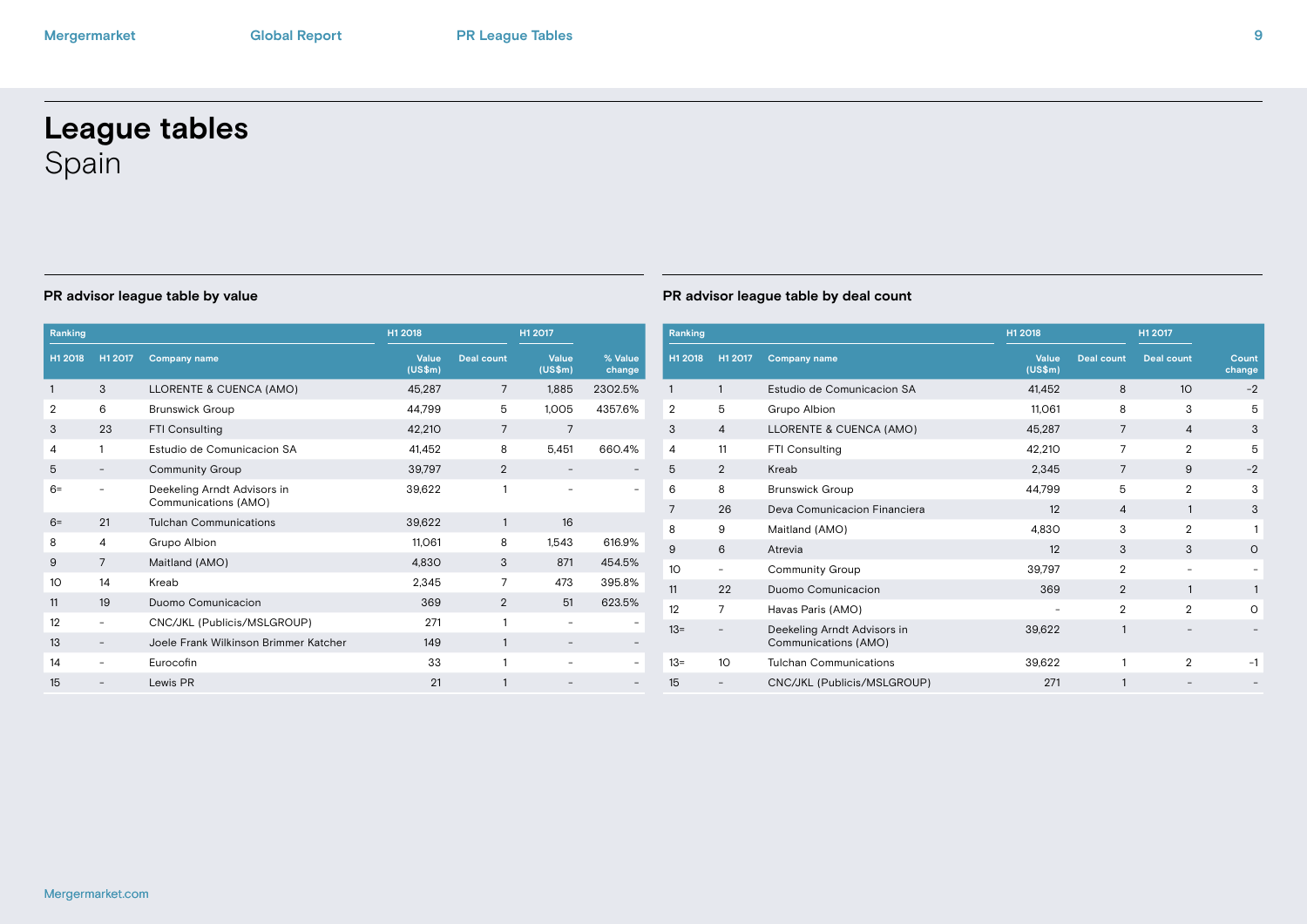# **League tables** Asia-Pacific (excl. Japan)

| Ranking        |                          |                                       | H1 2018          |                   | H1 2017                  |                          | Ranking        |                   |                  |
|----------------|--------------------------|---------------------------------------|------------------|-------------------|--------------------------|--------------------------|----------------|-------------------|------------------|
| H1 2018        | H1 2017                  | <b>Company name</b>                   | Value<br>(US\$m) | <b>Deal count</b> | Value<br>(US\$m)         | % Value<br>change        | H1 2018        | H1 2017           | Comp             |
| $\mathbf{1}$   | 6                        | <b>Brunswick Group</b>                | 33,706           | 14                | 11,086                   | 204.0%                   | $\mathbf{1}$   | 2                 | Sard             |
| $\overline{2}$ | 13                       | Edelman                               | 19,418           | 7                 | 2,477                    | 683.9%                   | $\overline{2}$ | 5                 | Citac            |
| 3              | $\overline{2}$           | Maitland (AMO)                        | 13,402           | 8                 | 14,311                   | $-6.4%$                  | 3              | $\mathbf{1}$      | <b>Brun</b>      |
| 4              | $\overline{7}$           | Finsbury Hering Schuppener GPG        | 13,323           | 8                 | 8,607                    | 54.8%                    | 4              | 4                 | FTI <sub>C</sub> |
| 5              | 5                        | Sard Verbinnen & Co                   | 12,218           | 18                | 11,280                   | 8.3%                     | 5              | 3                 | Newg             |
| 6              | 16                       | CNC/JKL (Publicis/MSLGROUP)           | 9,960            | 6                 | 1,331                    | 648.3%                   | 6              | 21                | Maitl            |
| 7              | 27                       | <b>Citadel Magnus</b>                 | 5,168            | 16                | 559                      | 824.5%                   | 7              | $\overline{7}$    | Finsk            |
| 8              | 96                       | Image Sept                            | 4,755            | 4                 |                          | $\overline{\phantom{a}}$ | 8              | 8                 | Edelr            |
| 9              | $\overline{\phantom{a}}$ | <b>Ruder Finn</b>                     | 4.066            | $\mathbf{1}$      |                          |                          | 9              | 18                | <b>Keks</b>      |
| 10             | 3                        | Domestique Consulting                 | 3,672            | 6                 | 14,253                   | $-74.2%$                 | 10             | 10                | <b>GRA</b>       |
| 11             | 11                       | Citigate Dewe Rogerson                | 3,659            | 5                 | 3,170                    | 15.4%                    | 11             | 38                | Finar            |
| 12             | $\overline{\phantom{a}}$ | LLORENTE & CUENCA (AMO)               | 3,461            | $\overline{2}$    | $\overline{\phantom{a}}$ | $\overline{\phantom{a}}$ | 12             | 25                | CNC              |
| 13             | $\mathbf{1}$             | Newgate Communications                | 3,314            | 10 <sup>°</sup>   | 16,410                   | $-79.8%$                 | 13             | 6                 | Dom              |
| 14             | 26                       | Kekst (Publicis/MSLGROUP)             | 2,855            | 7                 | 683                      | 318.0%                   | 14             | 9                 | Citig            |
| 15             | 8                        | FTI Consulting                        | 2,518            | 13                | 6,940                    | $-63.7%$                 | 15             | 96                | Imag             |
| 16             | 23                       | Grupo Albion                          | 2,475            | $\mathbf{1}$      | 889                      | 178.4%                   | 16             | 16                | Adfa             |
| 17             | $\overline{\phantom{a}}$ | Point Communications ApS              | 2,268            | $\mathbf{1}$      |                          |                          | 17             | 11                | Tulch            |
| 18             | $\overline{\phantom{a}}$ | <b>GFW Media &amp; Strategy</b>       | 2,250            | $\mathbf{1}$      |                          | $\overline{\phantom{a}}$ | 18             | 22                | Strat            |
| 19             | 36                       | <b>Christensen Investor Relations</b> | 2,143            | $\overline{2}$    | 340                      | 530.3%                   | 19             | 63                | Canr             |
| 20             | 25                       | Abernathy MacGregor Group (AMO)       | 2,140            | $\overline{2}$    | 710                      | 201.4%                   | 20             | $\qquad \qquad -$ | <b>LLOF</b>      |

| Ranking        |                 |                                         | H1 2018          |                   | H1 2017                  |                 |
|----------------|-----------------|-----------------------------------------|------------------|-------------------|--------------------------|-----------------|
| H1 2018        | H1 2017         | <b>Company name</b>                     | Value<br>(US\$m) | <b>Deal count</b> | <b>Deal count</b>        | Count<br>change |
| 1              | $\overline{2}$  | Sard Verbinnen & Co.                    | 12,218           | 18                | 19                       | $-1$            |
| $\overline{2}$ | 5               | Citadel Magnus                          | 5,168            | 16                | 11                       | 5               |
| 3              | $\mathbf{1}$    | <b>Brunswick Group</b>                  | 33,706           | 14                | 20                       | $-6$            |
| 4              | 4               | <b>FTI Consulting</b>                   | 2,518            | 13                | 12                       | 1               |
| 5              | 3               | <b>Newgate Communications</b>           | 3,314            | 10 <sup>1</sup>   | 15                       | $-5$            |
| 6              | 21              | Maitland (AMO)                          | 13,402           | 8                 | $\overline{2}$           | 6               |
| 7              | $\overline{7}$  | Finsbury Hering Schuppener GPG          | 13,323           | 8                 | 10                       | $-2$            |
| 8              | 8               | Edelman                                 | 19,418           | 7                 | 8                        | $-1$            |
| 9              | 18              | Kekst (Publicis/MSLGROUP)               | 2,855            | $\overline{7}$    | 3                        | $\overline{4}$  |
| 10             | 10 <sup>2</sup> | GRACosway                               | 1,103            | 7                 | 6                        | 1               |
| 11             | 38              | <b>Financial PR</b>                     | 223              | $\overline{7}$    | $\overline{2}$           | 5               |
| 12             | 25              | CNC/JKL (Publicis/MSLGROUP)             | 9,960            | 6                 | $\overline{2}$           | 4               |
| 13             | 6               | Domestique Consulting                   | 3,672            | 6                 | 10 <sup>°</sup>          | $-4$            |
| 14             | 9               | Citigate Dewe Rogerson                  | 3,659            | 5                 | 7                        | $-2$            |
| 15             | 96              | Image Sept                              | 4,755            | $\overline{4}$    | $\mathbf{1}$             | 3               |
| 16             | 16              | <b>Adfactors PR</b>                     | 1,445            | 4                 | 3                        | 1               |
| 17             | 11              | <b>Tulchan Communications</b>           | 204              | $\overline{4}$    | 6                        | $-2$            |
| 18             | 22              | <b>Strategic Public Relations Group</b> | 716              | 3                 | $\overline{2}$           | 1               |
| 19             | 63              | Cannings/Cannings Purple                | 382              | 3                 | 1                        | 2               |
| 20             |                 | LLORENTE & CUENCA (AMO)                 | 3,461            | $\overline{2}$    | $\overline{\phantom{0}}$ |                 |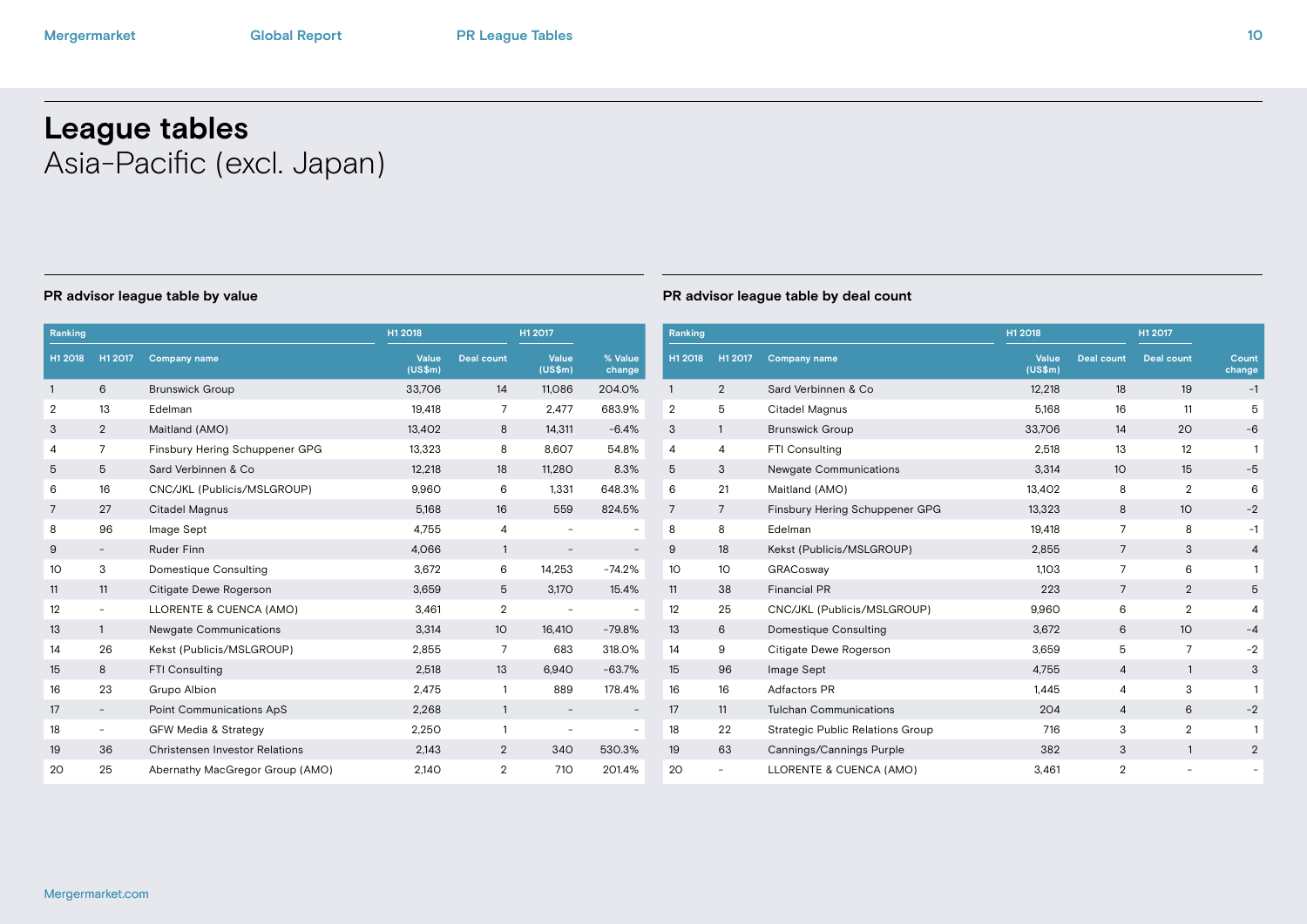# **League tables** Japan

| Ranking         |                          |                                 | H1 2018          |                | H1 2017          |                          | Ra             |
|-----------------|--------------------------|---------------------------------|------------------|----------------|------------------|--------------------------|----------------|
| H1 2018         | H1 2017                  | <b>Company name</b>             | Value<br>(US\$m) | Deal count     | Value<br>(US\$m) | % Value<br>change        | H1             |
|                 |                          | <b>FTI Consulting</b>           | 80,387           | $\overline{2}$ |                  |                          |                |
| $2 =$           | 6                        | Ashton Consulting (AMO)         | 79,744           | 1              | 2,232            | 3472.8%                  | $\overline{2}$ |
| $2 =$           | $\mathbf{1}$             | Finsbury Hering Schuppener GPG  | 79,744           | 1              | 5,755            | 1285.6%                  | 3              |
| 4               | 3                        | Sard Verbinnen & Co.            | 61,806           | 2              | 3,430            | 1701.9%                  | 4              |
| 5               | $\overline{\phantom{a}}$ | Abernathy MacGregor Group (AMO) | 60,806           | 1              |                  |                          | 5              |
| 6               | $\overline{\phantom{0}}$ | Kekst (Publicis/MSLGROUP)       | 38,612           | $\overline{2}$ |                  | $\overline{\phantom{0}}$ | 6              |
| 7               | 9                        | <b>Brunswick Group</b>          | 16,607           | 3              | 773              | 2048.4%                  | $7=$           |
| 8               | 8                        | Edelman                         | 16,370           | 3              | 1,050            | 1459.0%                  | $7=$           |
| 9               | -                        | Maitland (AMO)                  | 1,749            | 1              |                  |                          | 9              |
| 10 <sup>2</sup> |                          | Powerscourt                     | 643              | 1              |                  | $\overline{\phantom{0}}$ | 1C             |
| 11              | $\overline{\phantom{a}}$ | Weber Shandwick                 | 573              | $\mathbf{1}$   |                  |                          | 11             |
| 12              | $\overline{\phantom{0}}$ | Citadel Magnus                  | 520              | 1              | ۰                | -                        | 12             |
| 13              | 5                        | Gasthalter & Co.                | 370              | 1              | 3,300            | $-88.8%$                 | 13             |
| 14              | 22                       | <b>Mendel Communications</b>    | 320              | 1              |                  | -                        | 14             |
| 15              |                          | Loderock Advisors               | 306              | $\overline{2}$ |                  |                          | 15             |

| Ranking        |                          |                                 | H1 2018          |                   | H1 2017                  |                 |
|----------------|--------------------------|---------------------------------|------------------|-------------------|--------------------------|-----------------|
| H1 2018        | H1 2017                  | <b>Company name</b>             | Value<br>(US\$m) | <b>Deal count</b> | <b>Deal count</b>        | Count<br>change |
| 1              | 5                        | <b>Brunswick Group</b>          | 16,607           | 3                 | $\overline{2}$           | 1               |
| $\overline{2}$ | 10 <sup>2</sup>          | Edelman                         | 16,370           | 3                 | 1                        | $\overline{2}$  |
| 3              | -                        | <b>FTI Consulting</b>           | 80,387           | $\overline{2}$    | $\overline{\phantom{0}}$ |                 |
| 4              | 1                        | Sard Verbinnen & Co.            | 61,806           | $\mathbf{2}$      | $\overline{7}$           | -5              |
| 5              |                          | Kekst (Publicis/MSLGROUP)       | 38,612           | $\overline{2}$    |                          |                 |
| 6              | $\overline{a}$           | <b>Loderock Advisors</b>        | 306              | $\mathbf{2}$      | -                        |                 |
| $7=$           | $\overline{4}$           | Ashton Consulting (AMO)         | 79,744           | 1                 | 2                        | $-1$            |
| $7=$           | $\overline{2}$           | Finsbury Hering Schuppener GPG  | 79,744           |                   | 3                        | $-2$            |
| 9              | $\overline{\phantom{0}}$ | Abernathy MacGregor Group (AMO) | 60,806           | 1                 |                          |                 |
| 10             |                          | Maitland (AMO)                  | 1,749            | 1                 |                          |                 |
| 11             |                          | Powerscourt                     | 643              | 1                 |                          |                 |
| 12             | $\overline{a}$           | Weber Shandwick                 | 573              | 1                 | ۰                        |                 |
| 13             | $\overline{\phantom{a}}$ | Citadel Magnus                  | 520              | 1                 | $\overline{\phantom{0}}$ |                 |
| 14             | 8                        | Gasthalter & Co.                | 370              | 1                 | 1                        | $\Omega$        |
| 15             | 22                       | <b>Mendel Communications</b>    | 320              |                   | 1                        | O               |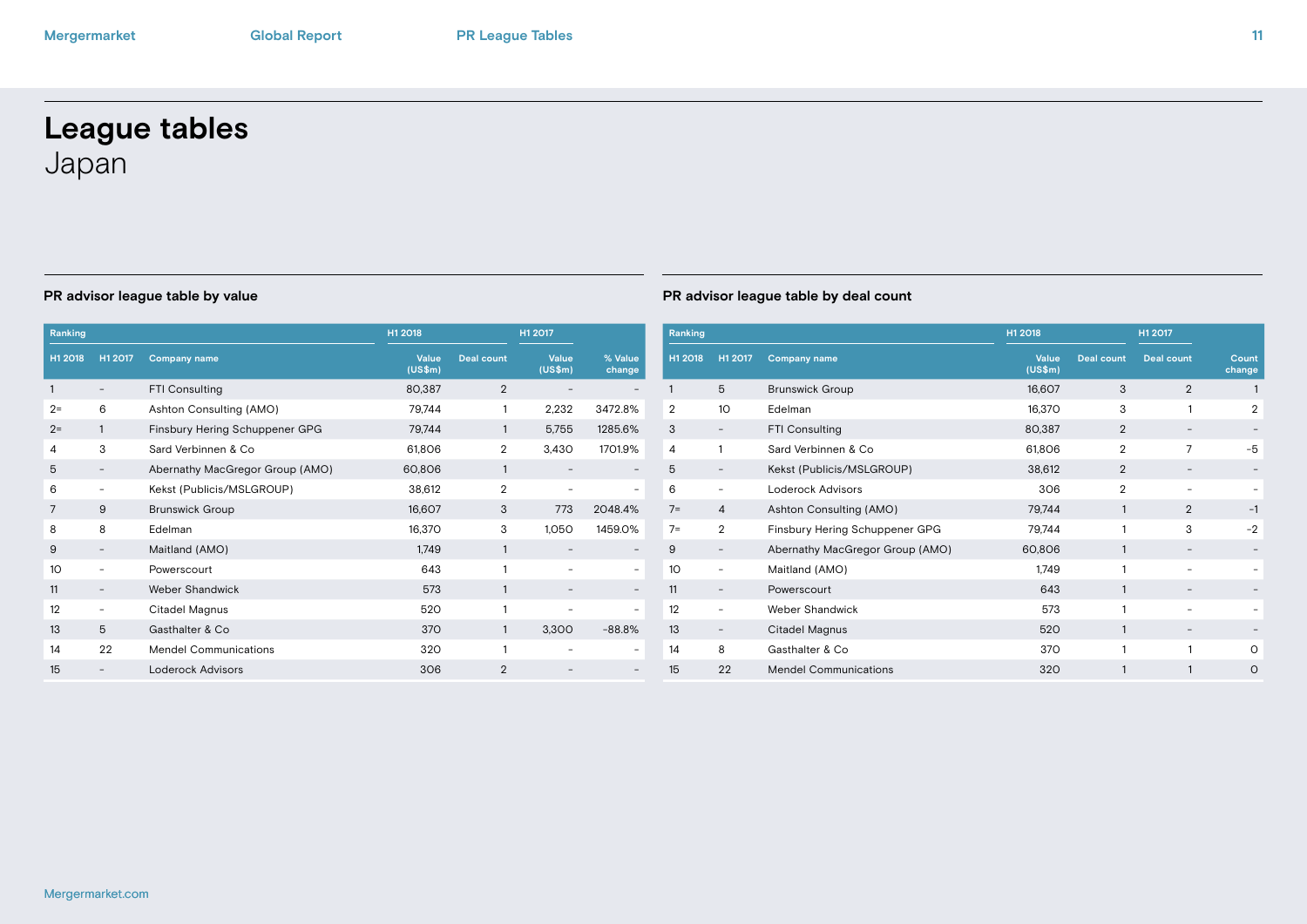# **Criteria Contacts**

All data is based on transactions over US\$ 5m and is based on the Mergermarket's M&A deals database. Deals with undisclosed deal values are included where the target's turnover exceeds US\$ 10m. Deals where the effective stake acquired is less than 30% will only be included if the value is greater than US\$ 100m. Click [here](http://http://www.mergermarket.com/pdf/deal_criteria.pdf) for the full deal criteria.

### **Commercial** Americas Kurt Viehl Kurt.Viehl@acuris.com +1 212 390 7812 Asia Laurence Edwards Laurence.Edwards@acuris.com +852 2158 9771 EMEA Ben Rumble Ben.Rumble@acuris.com +44 20 3741 1007 **Deal Submissions** Americas Jason Loria Jason.Loria@acuris.com +1 646 378 3122 Asia John Capulong John.Capulong@acuris.com +852 2158 9723 EMEA Tom Routledge Tom.Routledge@acuris.com +44 20 3741 1276 **Production** Head of Advisory, EMEA Andrea.Putaturo Andrea.Putaturo@acuris.com +44 20 3741 1274

### **Press Relations**

### Americas

Chrissy Carney Chrissy.Carney@acuris.com +1 646 378 3118

### EMEA

Olivia Cummins Olivia.Cummins@acuris.com +44 20 3741 1129

League tables: Based on the dominant geography of the target, bidder or seller company being the stated region/country. Exclude lapsed and withdrawn bids.

All values are in US\$. Data correct as of 16-Jul-2018